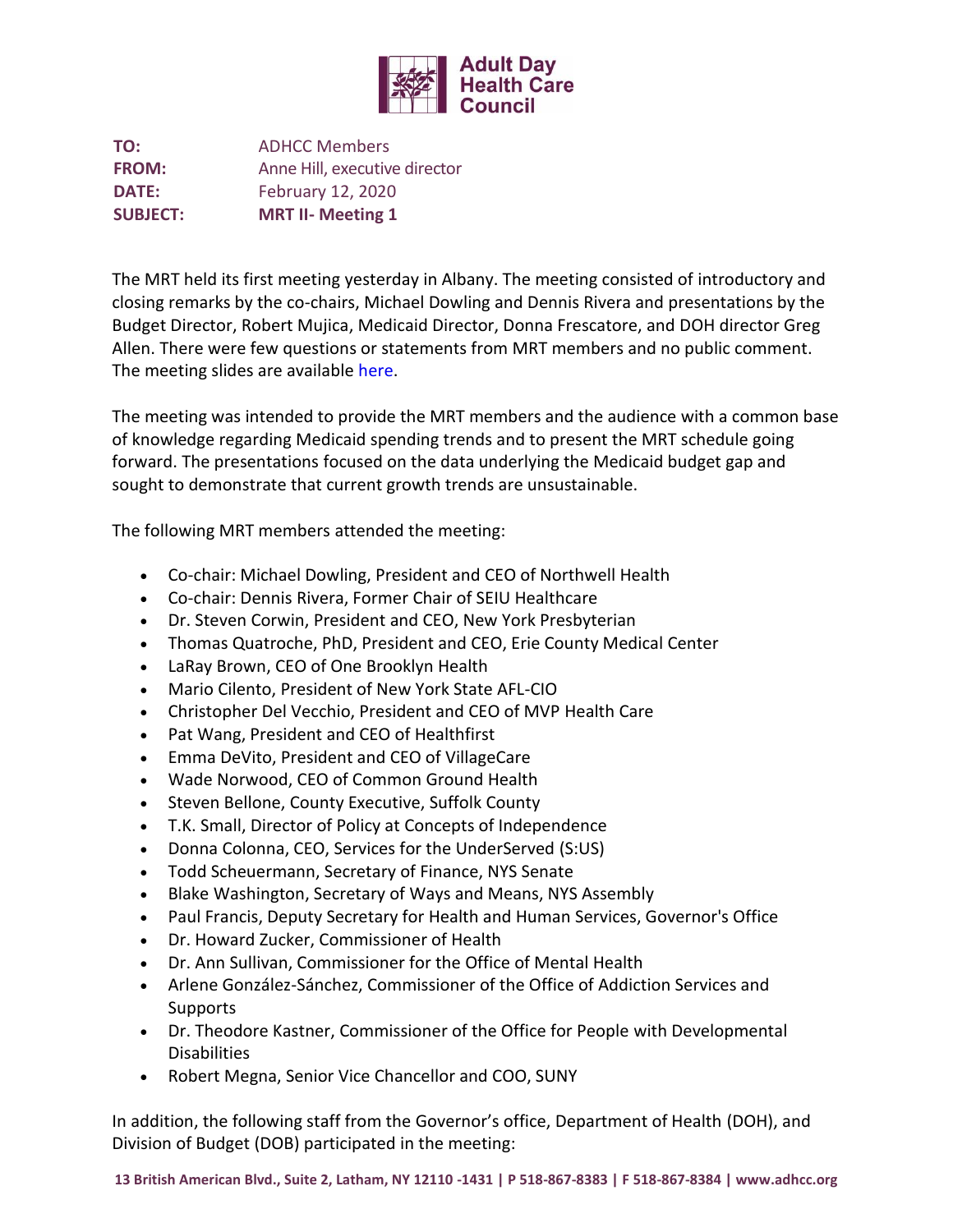- Robert Mujica, Budget Director
- Megan Baldwin, Governor's staff
- Brett Friedman, DOH
- Amir Caseri, DOH
- Doug Fish, DOH
- Ryan Ashe, DOH
- Mike Ogborn, DOH
- Greg Allen, DOH

Michael Dowling began the meeting by reiterating the MRT's charge -- to make recommend to generate \$2.5 billion in savings that must be effective in the SFY 2020-21 budget and must be recurring savings, not one shot strategies. A package of findings and recommendations must be provided to the Governor by mid-March. He stressed that the first MRT reduced Medicaid spending by \$2.1 billion and kept growth at half the national average.

# **Timetable**

The following timetable was announced:

- Within "a couple of days" a Long-Term Care Advisory Group will be appointed to develop specific recommendations to be presented to the MRT at the next meeting. The savings to be achieved by those recommendations will be scored by DOH and DOB.
- Until 12:00 pm on February 21, members of the public may submit Medicaid reform and savings proposals through the [web address](https://www.surveymonkey.com/r/Medicaid_Redesign_II_Pulic_Proposal_Survey) and using the survey tool established for this purpose.
- To engage the public in this process, a webinar for members of the public will be soon held in the evening to describe the MRT 2 process and how to submit proposals. In addition, there will be 3 public comment days in separate regions before March 4.
- The second meeting will be held on March 4 in New York City. At this meeting, a condensed list of proposals will be reviewed and the framework for evaluating the proposals will be discussed.
- The third and final meeting will be held "before mid-March."

# **Medicaid Trends**

Robert Mujica described current Medicaid spending trends as unsustainable. DOB projects Medicaid spending gaps ranging from \$3 billion in FY2021 to \$3.9 billion in FY2023. Mujica noted that Medicaid represents 23 percent of the State budget and 43 percent of the FY 2021 mid-year spending gap. If the State does nothing to address growth, Medicaid would grow about 6.7 percent per year. According to Mujica, tax revenue is not growing at a high enough rate to cover that growth. Mujica also pointed out that from 2013 to 2018, New York's Medicaid spending grew by 2.2 percent annually, in comparison with a national average state Medicaid growth of 5.3 percent.

He identified the following Medicaid cost drivers:

- Health care costs are exceeding the 10-year rolling medical CPI;
- MLTC spending grew by 301% between 2013 and 2019;
- Minimum wage costs grew from \$44M to \$2 billon in FY 2022, but will stabilize;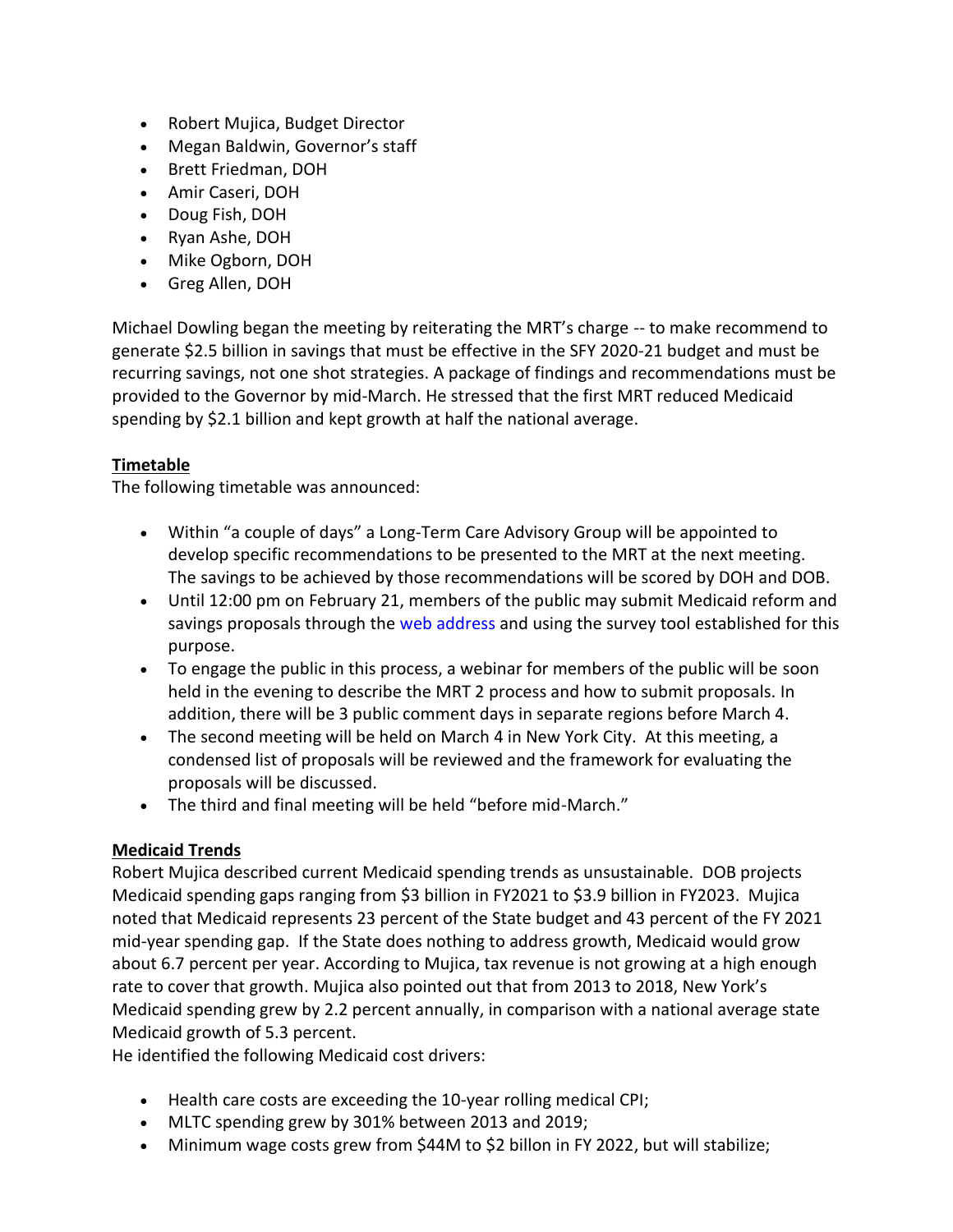- The State has picked up \$4.5 billion in spending that would have been paid by local social services districts since 2016; and
- Support for distressed hospitals increased by 160 percent to over \$500 million state share.

Mujica noted that long-term care represents \$12 billion or 47 percent of all Medicaid claims in the current year. The slide containing these figures was somewhat misleading; however, he stated that approximately 1 million Medicaid beneficiaries of the 6.2 million receive long-term care services. He also noted that enrollment growth as a result of the Affordable Care Act has peaked, but he did not mention the growing older adult populations as a source of new enrollment.

# **MRT Scope of Work**

Donna Frescatore described the scope of the MRT's work. She said that the MRT may consider changes in the components and growth rate of the Global Cap. However, changes in the local share of Medicaid and general revenue recommendations (i.e., raising taxes) are outside scope of the MRT.

# **Success and Challenges**

Frescatore and Greg Allen enumerated the successes of MRT I from the State's perspective:

- Expanded health insurance coverage without exceeding the growth cap;
- Improved performance on national scorecards, including reductions in avoidable hospitalizations;
- Enhanced care through health homes and investment in advanced primary care;
- Shifted from a fee-for-service reimbursement system to paying for value through managed care plans;
- Expanding the use of health information exchanges
- Securing CMS approval of the \$8 billion DSRIP waiver which has promoted a stronger focus on social determinants of health, integration of primary care and behavioral health care, intensive care management through health homes, and strong performance on managed care quality metrics.

Frescatore detailed the Governor's charge to the MRT:

- Address drivers of greater than projected costs and growth in Medicaid;
- Improve care management and care delivery for beneficiaries with complex conditions;
- Modernize regulations laws policies and program to achieve efficiency and improve quality;
- Ensure a stable and appropriately skilled workforce, especially with respect to meeting the needs of a growing elderly population;
- Advance health care reform while restoring fiscal sustainability and ensuring access to benefits;
- Strengthen sustainability of safety net providers;
- Reassess global cap metrics and ensure access to quality care;
- Maximize service delivery system efficiencies and align supply with demand; and
- Reduce fraud waste and abuse.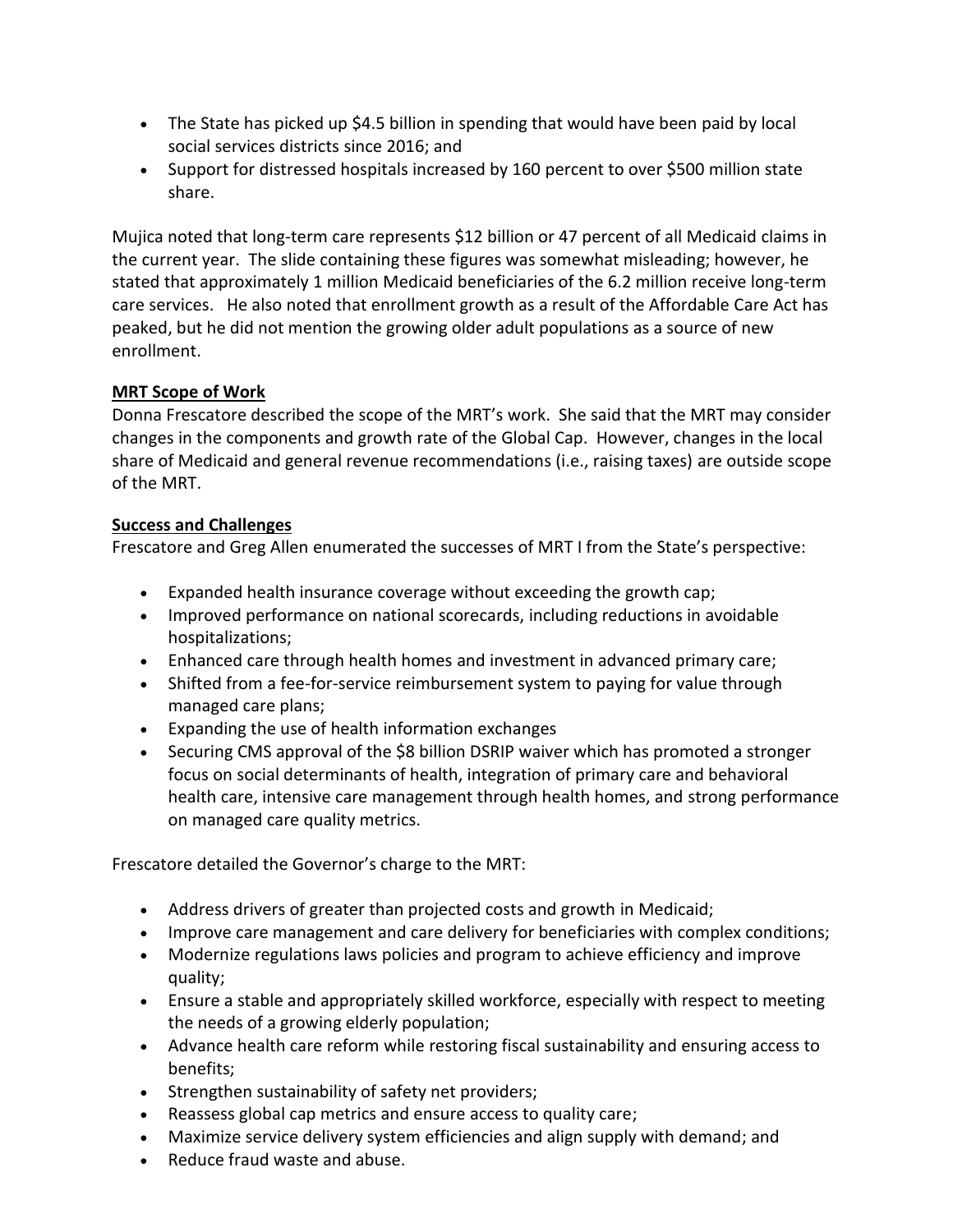She then identified several areas where a "course correction" may be needed:

- Long-term care and Consumer Directed Personal Assistance Services (CDPAS)
- Distressed hospitals and other supplemental payments
- Prescription drugs
- Transportation especially emergency transportation
- Care management including health homes
- Program integrity

# **MLTC Spending and Enrollment Growth**

Drilling down into MLTC spending and enrollment growth, Frescatore argued that at a 13 percent rate, MLTC enrollment is growing faster than demographic changes would suggest. She also noted that MLTC spending is increasing at a rate of roughly \$1.2 billion annually. Based on recent trends, CDPAS spending is projected to grow over 800 percent from 2016-2021. She did not indicate how much of CDPAS growth might be driven by substitution of CDPAS utilization for personal care utilization.

She also spoke of the State's interest in expanding enrollment in integrated Medicare and Medicaid managed care plans. Of 770,000 dual eligibles in New York, only 3 percent are enrolled in integrated plans.

# **Other Sources of Spending Growth**

The presentation also covered rising Medicaid spending in pharmacy, transportation, and care management (i.e., health homes). With respect to transportation, there has been a shift in utilization from ambulette to taxi/livery services since 2016. The number of users of transportation services has increased by 110 percent, and spending on transportation has grown by 800 percent. Care management has increased by 149 percent since 2011. One of the MRT members asked whether initiatives such as increasing access to transportation and care management have reduced costs in other areas (e.g., hospital costs). Frescatore suggested that the State needs consider whether these programs are properly focused. Allen noted that health homes produce dramatic reductions in hospitalizations, but higher spending in pharmacy and clinic services, without generating a net savings in health care. He suggested that it may be time to re-program health home outreach payments.

The presenters also spoke to program integrity and suggested that the State should "go beyond traditional retrospective recovery efforts" and leverage data repositories and expand the managed care focus, including:

- The use of encounter data and acuity scores;
- Plan and Provider risk profiling;
- Complex VBP payment methodologies and program impact.

# **Closing**

The co-chairs closed the meeting by stressing that rising costs must be addressed because they will weaken the program in the long run. They indicated that they will be seeking meetings with stakeholders. The Department is accepting Medicaid Program cost-saving proposals from the public, which can be submitted [here.](https://www.surveymonkey.com/r/Medicaid_Redesign_II_Pulic_Proposal_Survey)